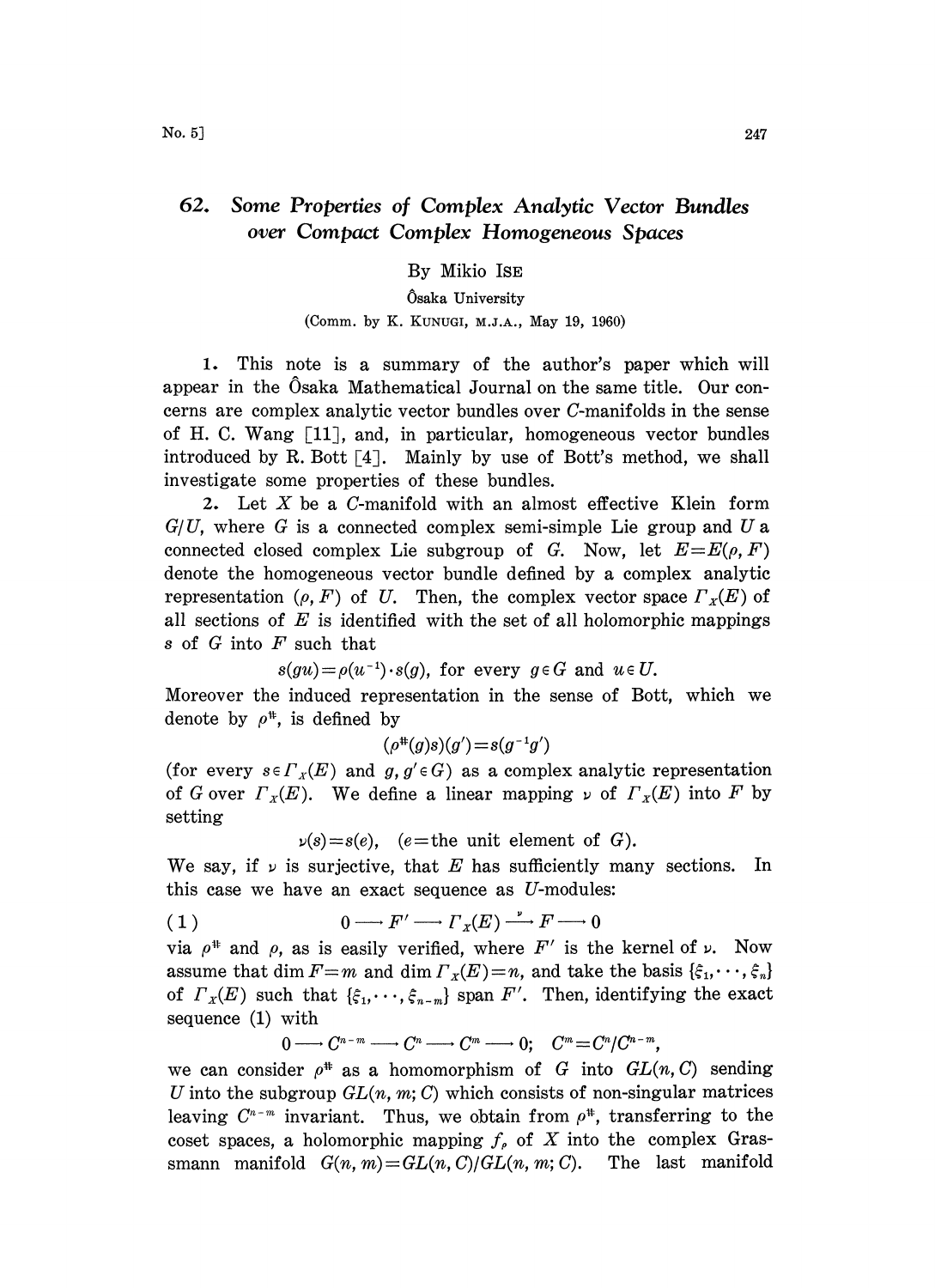$G(n, m)$  is called the classifying manifold in the so-called classification theorem due to S. Nakano, K. Kodaira and J. P. Serre (cf.  $[2, 9]$ ), and these authors defined the classifying mapping  $f<sub>E</sub>$  of X into  $G(n, m)$ associated to  $E$  in the general (not nec. homogeneous) case. While we have

Theorem 1. The above defined mapping  $f_e$  coincides with  $f_{E}$ . Therefore E is induced by  $f_{\rho}$  from the universal quotient bundle W of  $G(n, m)$ .

This theorem endows us a unified viewpoint about some known results, which shall be stated in the subsequent sections.

3. Let  $\Theta$  be the tangent bundle of X, then  $\Theta$  is the homogeneous vector bundle  $E(\text{Ad } g/\mathfrak{u})$  defined by the linear isotropic representation (Ad  $g/u$ ) of U. The fact that  $\Theta$  has sufficiently many sections is equivalent to the homogeneity of the base manifold  $X$ . The exact sequence of (1) and the corresponding one of homogeneous vector bundles are, in this case, the following:

$$
0 \longrightarrow u \longrightarrow g \longrightarrow g/u \longrightarrow 0;
$$
  

$$
0 \longrightarrow L(G) \longrightarrow Q(G) \longrightarrow \Theta \longrightarrow 0,
$$

where the latter is Atiyah's exact sequence associated to the coset bundle  $G(X, U)$  (cf. [1, 4]). The restriction of the induced representation to  $\mathfrak{g} \subset \Gamma_x(\Theta)$  is, as is easily seen, the adjoint representation of G, and the classifying mapping  $f_{\theta}$  associated to  $\Theta$  is given by  $f_{\theta}(gU)$  $=$ Ad(g). GL(n, m; C), where  $n=$  dim g and  $m=$  dim X. If X is a kählerian in particular, we can consider  $g = \Gamma_x(\theta)$  and show that  $f_{\theta}$ is biregular. These situations are nothing but the Gotô's preceding study  $[5]$ .

4. If  $E_i$  is a homogeneous line bundle over X defined by a character  $\lambda \in$  Hom $(U, C^*)$  which has sufficiently many sections, then  $G(n, 1)$  is the  $(n-1)$ -dimensional complex projective space  $P^{n-1}$ . Now, let  $X$  be kählerian and  $S$  the set of simple roots which define the subgroup U (cf.  $\lceil 4, p. 222 \rceil$ ) such that the Lie algebra u of U is settled by

$$
\mathfrak{u} = \mathfrak{b}(S) + \mathfrak{h}(S) + \mathfrak{n}(S),
$$

then  $\lambda$  is determined by a weight  $\lambda = \sum_{\alpha_i \notin S} p_i \Lambda_i$ ;  $p_i \ge 0$  and the corresponding mapping  $f_{\lambda}$  is biregular if and only if all  $p_i > 0$ , where  $\{\hat{A}_1, \dots, \hat{A}_i\}$  is the fundamental dominant weights canonically ing mapping  $f_{\lambda}$  is biregular if and only if all  $p_i>0$ , where  $\{\mathring{A}_1,\cdots,\mathring{A}_l\}$ is the fundamental dominant weights canonically defined by the simple root system  $\{\alpha_1, \dots, \alpha_l\}$ . Then the induced representation  $\lambda^*$  of  $\lambda$  is, by a theorem of Bott  $\lceil 4 \rceil$ , the irreducible representation of G whose highest weight is  $\lambda$ . So that the dimension of  $P^{n-1}$  comes to be the minimum for the character  $\lambda$  such that  $\hat{\lambda} = \sum_{\alpha_i \in S} \hat{\lambda}_i$  as far as  $f_{\lambda}$  is biregular. In this case, the classifying mapping  $f_{\lambda}$  is, by definition, called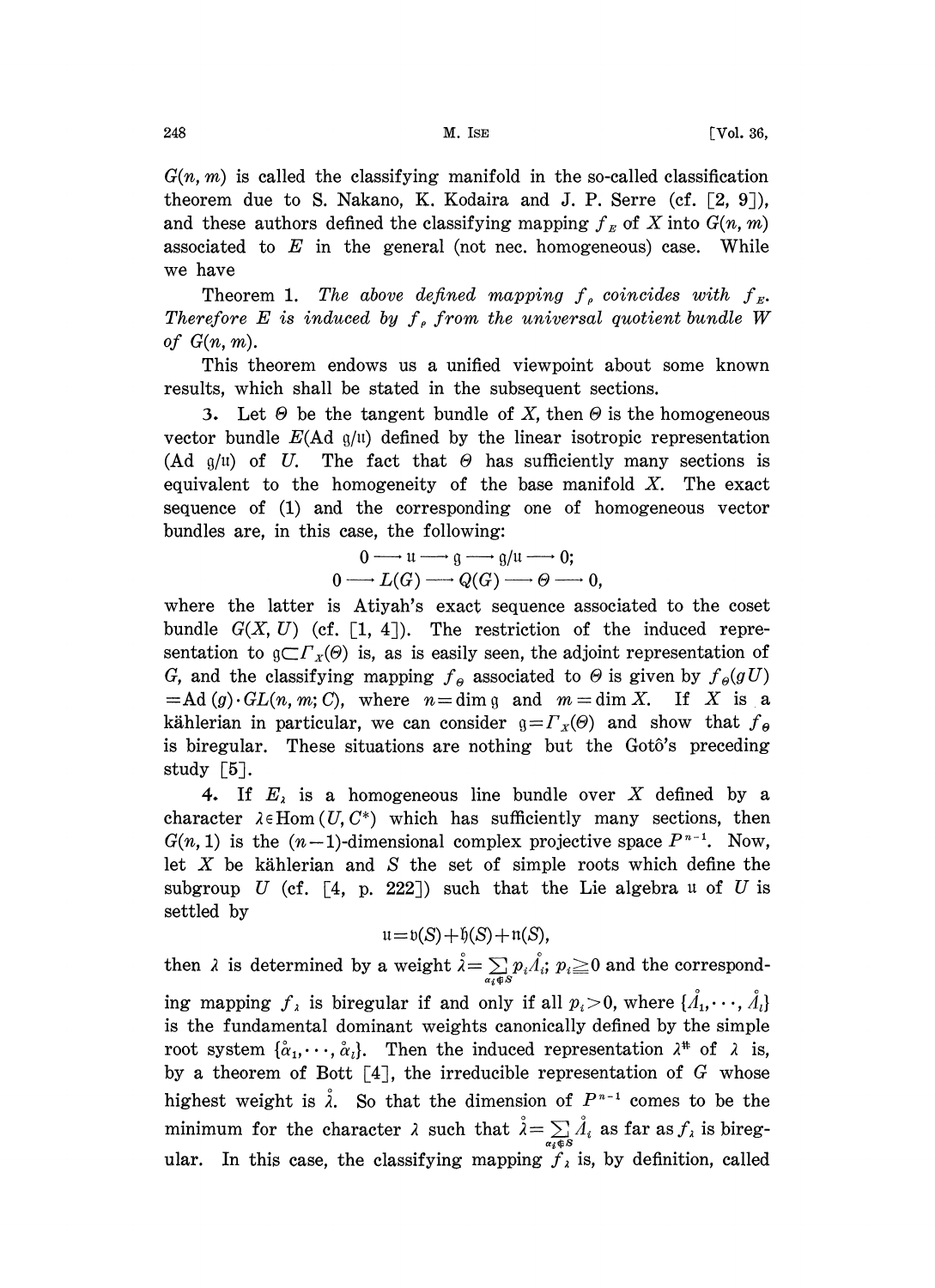the canonical imbedding of  $X$ . For such an imbedding, we have the following theorem:

Theorem 2. Let  $X$  be a kählerian C-manifold whose second Betti number equals to 1, and  $f_{\lambda}$  the canonical imbedding of X into  $P^{n-1}$ . Then, identifying X with its image  $f_{\lambda}(X)$ , every positive divisor D of X can be obtained as a hypersurface section of X in  $P^{n-1}$ .

It is readily checked that complex Grassmann manifold and its projective imbedding by using the Plücker coordinates satisfy the assumptions of Theorem 2, so that it is a generalization of a classical theorem of Severi (cf.  $\lceil 7 \rceil$ ).

5. Now, there exists one and only one connected closed complex subgroup  $\hat{U}$  of G such that  $\hat{U}$  contains U as a normal subgroup, the factor group  $\hat{U}/U$  is a complex toroidal group and the coset space  $\widehat{X}=G/\widehat{U}$  is a kählerian C-manifold. We call the thus obtained principal fibering  $X(\hat{X}, \hat{U}/U, \phi)$  ( $\phi$  is the natural projection) the fundamental fibering of X. We denote by  $\mathcal{D}$  and  $\mathcal{D}^*$  the sheaf of germs of holomorphic functions on  $X$  and that of non-vanishing holomorphic functions on X respectively, and similarly by  $\hat{\mathbb{O}}^*$  the sheaf of germs of non-vanishing holomorpic functions on  $\hat{X}$ . Moreover, we have the homomorphism of the abelian group Hom  $(U, C^*)$  of all holomorphic homomorphisms of U into  $C^*$  into the group  $H^1(X, \mathbb{C}^*)$  of all complex line bundles over  $X$  by attaching the corresponding homogeneous line bundles. Then we have

Theorem 3. Every complex line bundle over  $X$  is homogeneous, and more precisely we have

(2) Hom  $(U, C^*) \cong H^1(X, \mathbb{C}^*)$  under the above homomorphism.

(3)  $H^{1}(X, \mathbb{O}^{*}) = \phi^{*}H^{1}(X, \mathbb{O}^{*}) + \varepsilon H^{1}(X, \mathbb{O})$ , where  $\varepsilon$  denotes the homomorphism induced from the usual exponential mapping of  $\mathfrak D$  into  $\mathfrak{O}^*$ .

We remark that (2) in this theorem has already obtained by Murakami [9] in a somewhat different method from ours. We add, moreover, that our method combined with the results of Borel-Weil [3] yields Theorem V in Bott  $[4]$ .

5. Next, we shall discuss the certain reducibility of the structural groups of complex analytic vector bundles over a C-manifold X.

Let  $\mathfrak{E}_m(X)$  be the set of (equivalent classes) of all m-dimensional complex analytic vector bundles over  $X$ ,  $\mathfrak{D}_m(X)$  the set of all m-dimensional homogeneous vector bundles over X,  $\mathfrak{T}_{m}(X)$  the subset of  $\mathfrak{C}_{m}(X)$ consisting of vector bundles whose structure group  $GL(m, C)$  is reducible to the subgroup  $\Delta(m, C)$ (=the group of all non-singular triangular matrices), and finally  $\mathfrak{S}_m(X)$  the subset of  $\mathfrak{E}_m(X)$  which is decomposed into the direct sum of line bundles. Obviously we have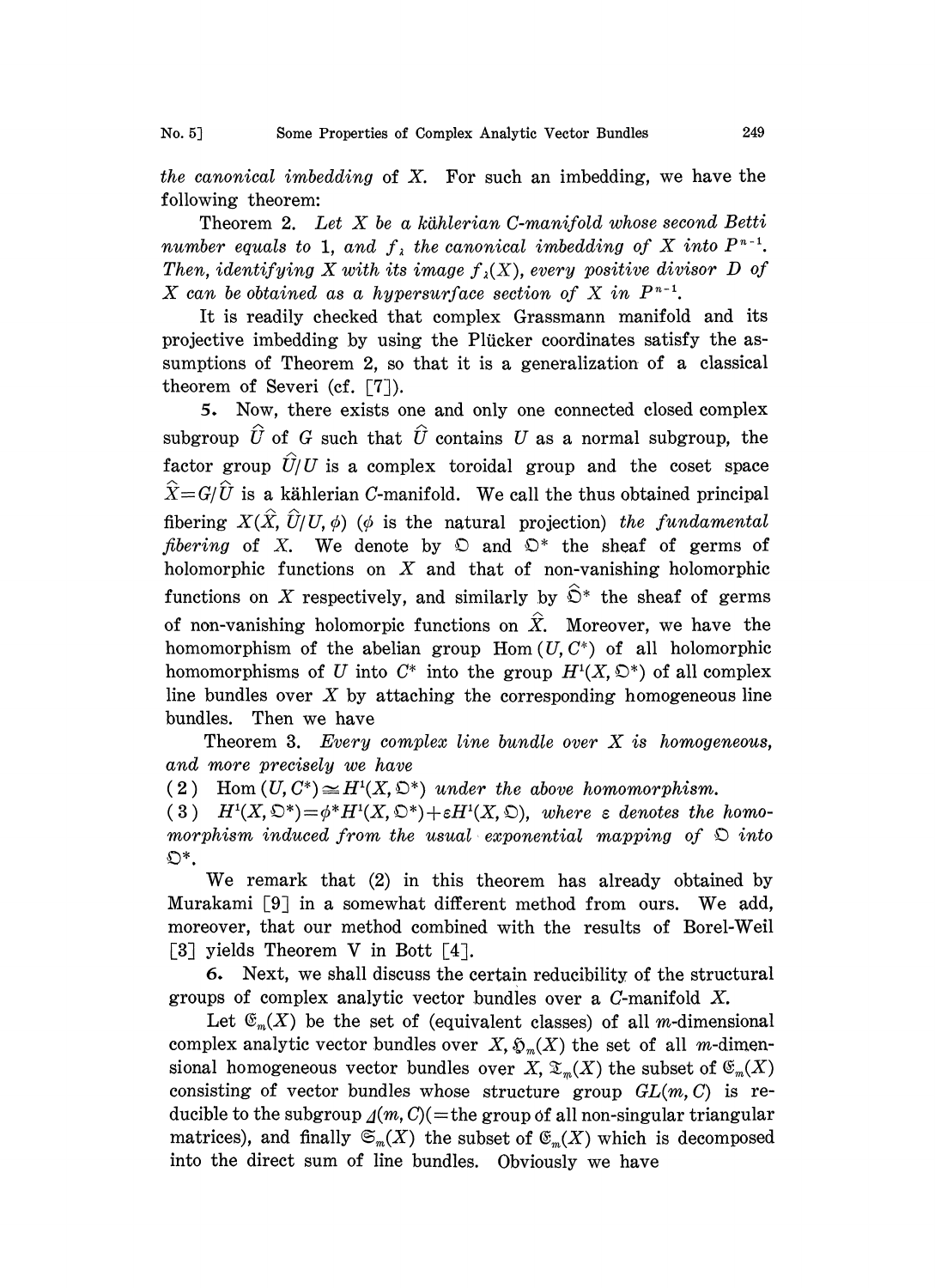$$
\mathfrak{T}_m(X)\supset \mathfrak{S}_m(X) \quad (m\geq 1),
$$

and by Theorem 3

$$
\mathfrak{H}_m(X)\supset \mathfrak{S}_m(X) \quad (m\geq 1).
$$

On the other hand, A. Grothendieck  $\lceil 6 \rceil$  has proved that if X is of 1-dimension (i.e. X is a complex projective line  $P<sup>i</sup>$ ), then

$$
\mathfrak{E}_m(P^1) = \mathfrak{S}_m(P^1) \quad (m \geq 1).
$$

Therefore we shall investigate the mutual relations between  $\mathfrak{E}_m(X)$ ,  $\mathfrak{T}_{m}(X), \mathfrak{S}_{m}(X)$  and  $\mathfrak{H}_{m}(X)$  for higher dimensional C-manifolds. We assume that dim  $X>1$  in the following two propositions.

Proposition 1. If  $X$  is kählerian and  $U$  is a maximal solvable subgroup of  $G$  (i.e.  $X$  is a so-called flag manifold in the generalized sense) then we have

$$
\mathfrak{S}_m(X) \supsetneq \mathfrak{S}_m(X) \supsetneq \mathfrak{S}_m(X) \quad (m \geq 2).
$$

Proposition 2. If X is kählerian and the second Betti number of  $X$  equals to 1, then we have

 $\mathfrak{X}_m(X) = \mathfrak{S}_m(X)$   $(m \geq 1)$ ,  $\mathfrak{H}_m(X) \supsetneq \mathfrak{S}_m(X)$   $(m \geq \text{dim }X)$ .

Combined with the above two propositions, we can deduce the following theorem:

Theorem 4. A C-manifold  $X$  is a complex projective line if and only if the following conditions for vector bundles are satisfied:

$$
\mathfrak{E}_m(X) = \widetilde{\mathfrak{S}}_m(X) \quad (m \geq 1).
$$

In [6], Grothendieck stated a conjecture to the effect that the above theorem will be valid for any non-singular projective variety X. Our Theorem 4, therefore, presents a partial answer to his conjeeture.

7. Finally we shall discuss the tangential vector bundle  $\Theta$  of a C-manifold X. For this sake we employ the exact sequence of  $U$  (and  $\hat{U}$ )-modules:

$$
0 \longrightarrow \hat{u}/u \longrightarrow g/u \longrightarrow g/\hat{u} \longrightarrow 0,
$$

which give rise to the two exact sequences homogeneous vector bundles<br>
over X and  $\hat{X}$ :<br>
(4)  $0 \longrightarrow I^r \longrightarrow \Theta \longrightarrow \phi^* \hat{\Theta} \longrightarrow 0$  (over X)<br>
(5)  $0 \longrightarrow L(X) \longrightarrow \Omega(X) \longrightarrow \hat{\Theta} \longrightarrow 0$  (over  $\hat{X}$ ). over X and  $\hat{X}$ :

(4) 
$$
0 \longrightarrow I^r \longrightarrow \Theta \longrightarrow \phi^* \widehat{\Theta} \longrightarrow 0 \quad \text{(over } X)
$$

(5) 
$$
0 \longrightarrow L(X) \longrightarrow Q(X) \longrightarrow \widehat{\Theta} \longrightarrow 0 \quad \text{(over } \widehat{X}),
$$

where I<sup>r</sup> is the  $r(=\dim \hat{U}/U)$ -dimensional trivial bundle, and the latter exact sequence (5) is the Atiyah's exact sequence (cf.  $[1]$ ) associated to the fundamental fibering. Then, by using (4) and (5), we can prove

Proposition 3. If we denote by  $\mathfrak{a}(X)$  and  $\mathfrak{a}(\widehat{X})$  the Lie algebras of all holomorphic vector fields on X and  $\hat{X}$  respectively, then  $\mathfrak{a}(X)$ is the direct sum of  $\alpha(\hat{X})$  and the (abelian) Lie algebra w of  $\hat{U}/U$ . Therefore the connected analytic automorphism group of  $X$  is a com-